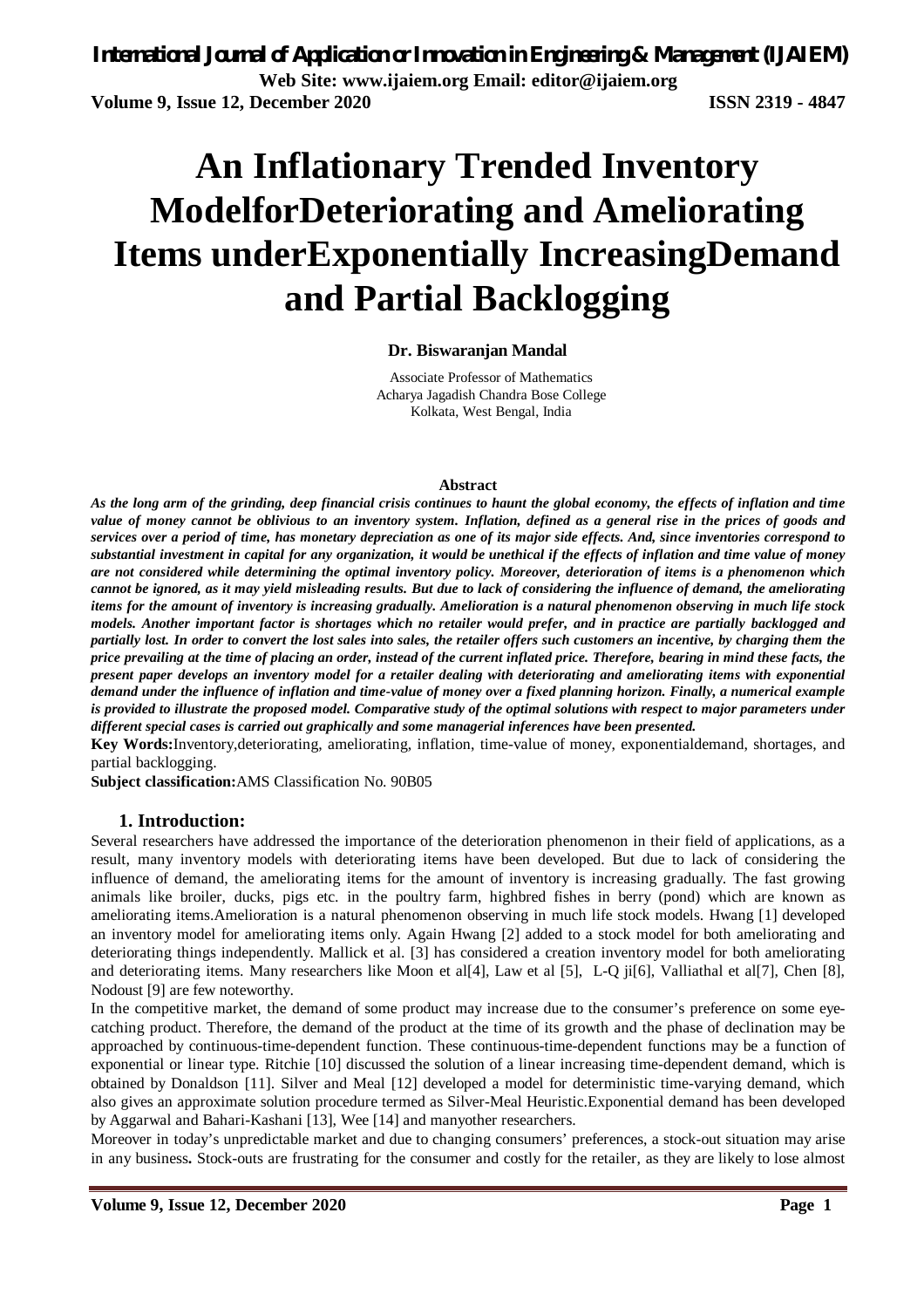# *International Journal of Application or Innovation in Engineering & Management (IJAIEM)*

**Web Site: www.ijaiem.org Email: editor@ijaiem.org**

#### **Volume 9, Issue 12, December 2020 ISSN 2319 - 4847**

one-half of the intended purchases when a consumer confronts an out-of-stock item**.** According to the literature of inventory control theory, most of the inventory models were developed under the assumption that "shortages are allowed and completely backlogged". However nowadays customers are often fickle and increasingly less loyal, which eventually results in only a fraction of the customers waiting for the product till they arrive. In reality, for fashionable commodities and high-tech products with short life cycles, the backorder rate decreases with the length of waiting time. Hence in today's market structure, partial backlogged shortages are a more practical assumption for better business performance. In this context, we remember the research works of Dye et al.[15], Shah & Shukla [16] , Zhao[17], Biswaranjan Mandal [18] etc.

Apart from the above mentioned facts, inflation is a crucial attribute of today's esoteric economy which cannot be shrugged off. The term 'inflation' particularly used in an economic context literally means to blow up or get bigger. However the most common economic meaning of inflation is: reduction in the value of money i.e., monetary depreciation. As a result prices of commodities rise which subsequently curbs the purchasing power. Further from the financial perspective, inventories correspond to substantial investment in capital for any organization; hence it would not be ethical if the effects of inflation and time value of money are not considered while determining the optimal inventory policy. Buzacott [19], Bierman& Thomas[20], Moon et al [21],Datta & Pal [22],Mojtaba Kaveh et al [23],Bansal [24], Jaggi et al [25] are mentioned to few.

For these sort of situations, efforts have been made to develop an inventory model in presence of both ameliorating and deteriorating itemsunder the influence of inflation and time-value of money. The demand rate is considered as exponentially increasing demand over a fixed time horizonand shortages which is partially backlogged. Finally the model is illustrated with the help of a numerical example and the comparative study of the optimal solutions with respect to major parameters under different special cases is carried out graphically and some managerial inferences have been presented.

#### **NotationsandAssumptions:**

The present inventory modelis developed under the following notations and assumptions:

#### **Notations:**

- $I(t)$ : On hand inventory at time t.
- R(t) : Demand rate.
- Q : On-hand inventory.
- $\theta$ : The constant deterioration rate where  $0 \le \theta < 1$
- A : The constant ameliorating rate.
- T : The fixed length of each production cycle.
- i : The inflation rate per unit time.
- r : The discount rate representing the time value of money.
- *A*0 : The ordering cost per order during the cycle period.
- $p_c$ : The purchasing cost per unit item.
- $h_c$  : The holding cost per unit item.
- $d_c$ : The deterioration cost per unit item.
- *c a* : The cost of amelioration per unit item.
- $c_s$ : The shortage cost per unit item.
- *c o* : The opportunity cost per unit item.
- TC : Average total cost per unit time.

#### **Assumptions:**

- (i). Lead time is zero.
- (ii). Replenishment rate is infinite but size is finite.
- (iii). The time horizon is finite.
- (iv).There is no repair of deteriorated items occurring during the cycle.

#### **Volume 9, Issue 12, December 2020 Page 2**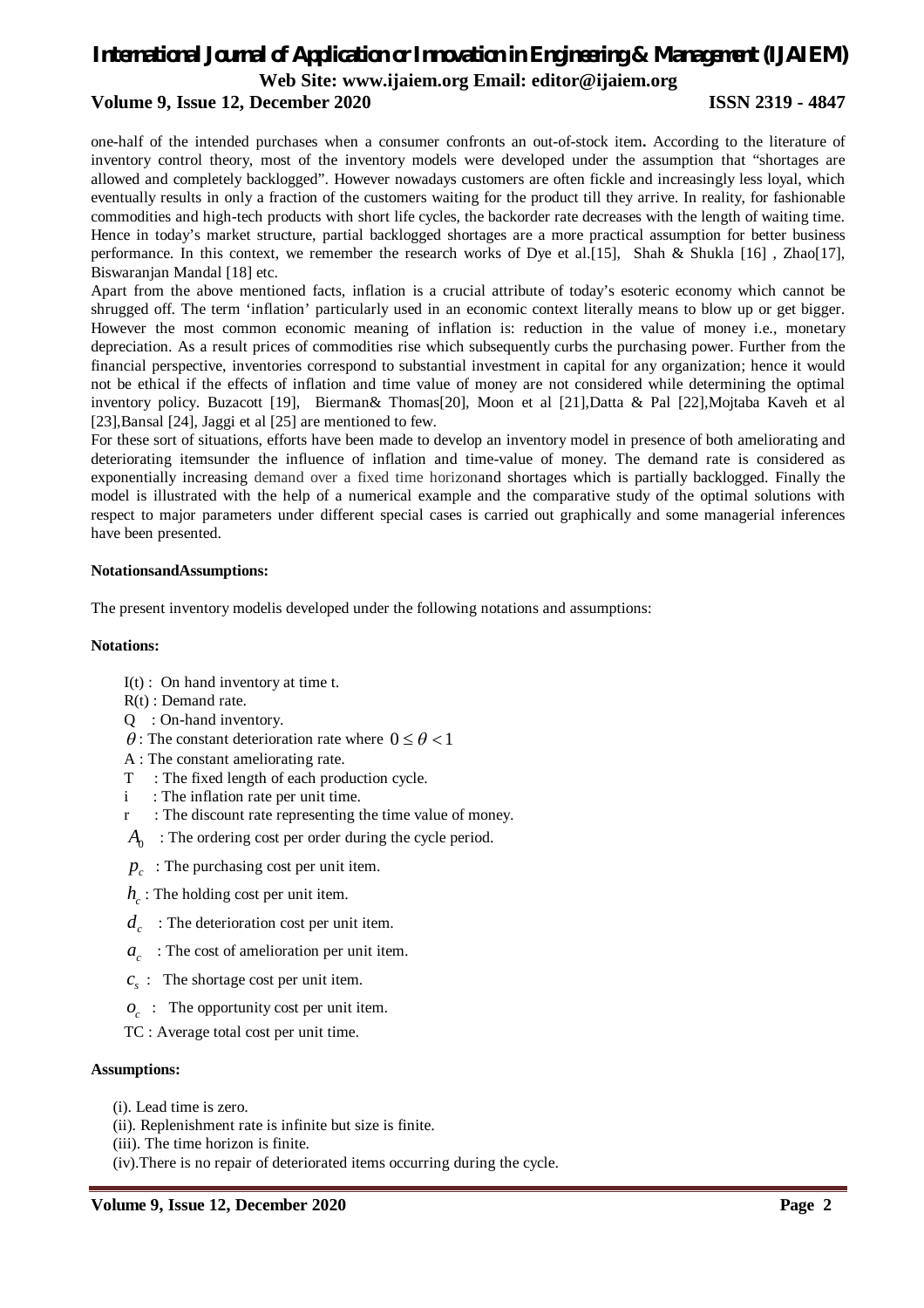## *International Journal of Application or Innovation in Engineering & Management (IJAIEM)* **Web Site: www.ijaiem.org Email: editor@ijaiem.org Volume 9, Issue 12, December 2020 ISSN 2319 - 4847**

(v). Amelioration and deterioration occur when the item is effectively in stock.

(vi). The demand rate is a time dependent exponentially increasing function

$$
R(t) = D_0 e^{\lambda t}, D_0 > 0, \lambda \ge 0.
$$

 (vii). Shortages are allowed and they adopt the notation used in Abad[26], where the unsatisfied demand is backlogged and the fraction of shortages backordered is  $e^{-\delta t}$ , where  $\delta$  is a positive constant and t is the waiting time for the next replenishment. We also assume that  $te^{-\delta t}$  is an increasing function used in Skouri et al.[27].

#### **2. Mathematical Formulation and Solution:**

In this model, we consider an inventory model starting with no shortage. Replenishment occurs at time t=0 and the inventory level attains its maximum. From  $t = 0$  to  $t = t_1$  the stock will be diminished due to the effect of amelioration, deterioration and demand, and ultimately falls to zero at  $t = t_1$ . The shortages occur during timeperiod  $[t_1, T]$  which are partially backlogged. The behaviour of the model at any time t can be described by the followingdifferential equations:

$$
\frac{dI(t)}{dt} + (\theta - A)I(t) = -D_0 e^{\lambda t}, 0 \le t \le t_1 (2.1)
$$

And 
$$
\frac{dI(t)}{dt} = -D_0 e^{\lambda t} e^{-\delta(T-t)}, t_1 \le t \le T
$$
 (2.2)

The initial condition is  $I(0) = Q$  and  $I(t_1) = 0$  (2.3)

The solutions of the equations (2.1) and (2.2) using (2.3) are given by the following

$$
I(t) = \frac{D_0}{\theta - A + \lambda} e^{\lambda t} \{ e^{(\theta - A + \lambda)(t_1 - t)} - 1 \}, \ 0 \le t \le t_1 \text{ (2.4)}
$$
\n
$$
\text{And } I(t) = \frac{D_0}{\lambda + \delta} e^{\lambda t} e^{-\delta (T - t)} \{ e^{(\lambda + \delta)(t_1 - t)} - 1 \}, \ t_1 \le t \le T \tag{2.5}
$$

Since  $I(t_1) = 0$ , we get the following expression of on-hand inventoryfrom the equation (2.4)

$$
Q = \frac{D_0}{\theta - A + \lambda} \{e^{(\theta - A + \lambda)t_1} - 1\}
$$
 (2.6)

The total inventory holding during the time interval  $[0, t<sub>1</sub>]$  is given by

$$
I_T = \int_0^{t_1} I(t)e^{-Rt}dt = \int_0^{t_1} \frac{D_0}{\theta - A + \lambda} e^{\lambda t} \{e^{(\theta - A + \lambda)(t_1 - t)} - 1\}e^{-Rt}dt, R = r - i
$$

$$
= \frac{D_0}{\theta - A + \lambda} \left[ \frac{e^{(\lambda - R)t_1}}{\theta - A + R} \left\{ e^{(\theta - A + R)t_1} - 1 \right\} - \frac{1}{\lambda - R} \left\{ e^{(\lambda - R)t_1} - 1 \right\} \right] \tag{2.7}
$$

The total number of deteriorated units during the inventory cycle is given by

$$
D_T = \theta \int_0^{t_1} I(t) e^{-Rt} dt, R = r - i
$$

**Volume 9, Issue 12, December 2020 Page 3**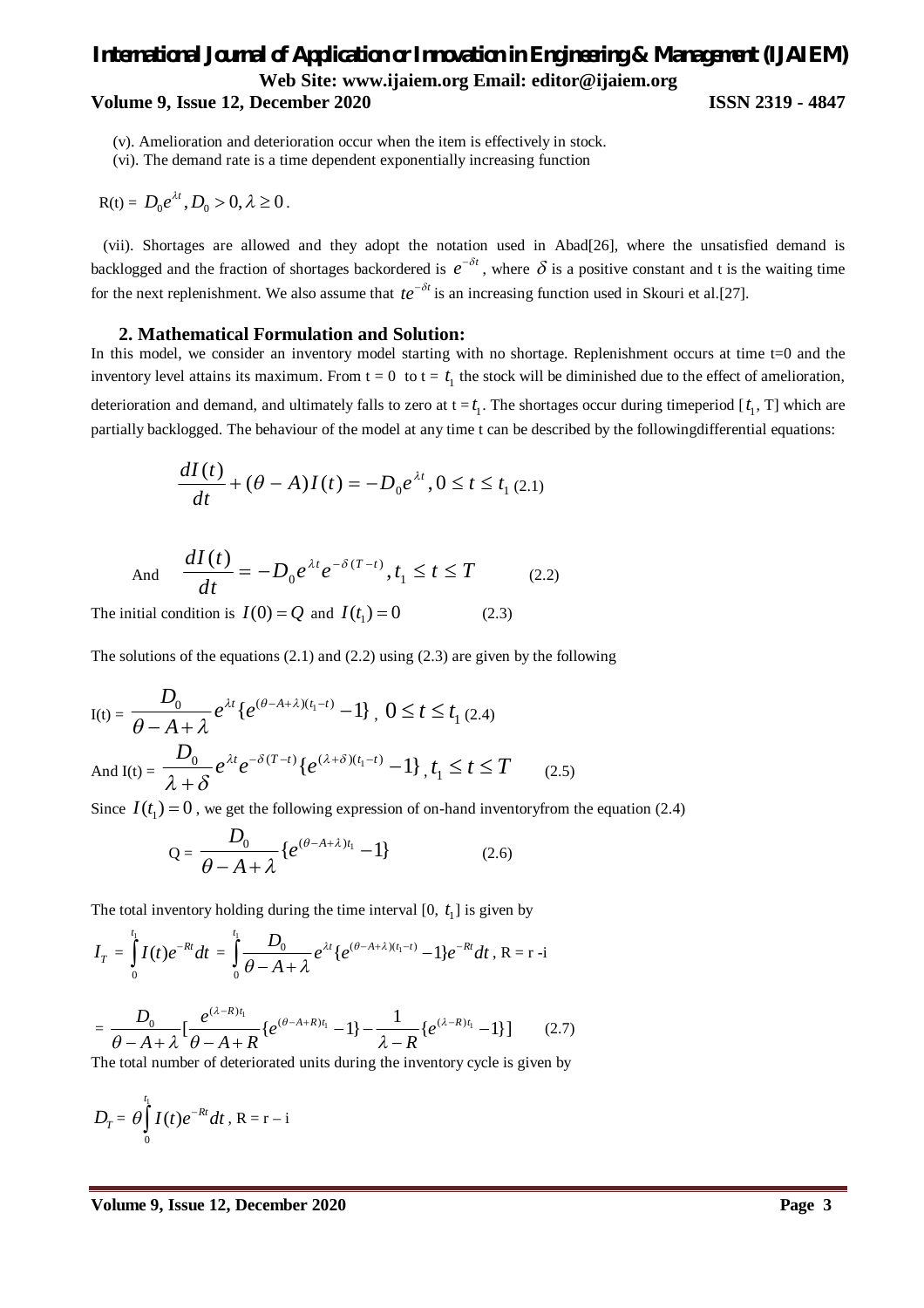**Volume 9, Issue 12, December 2020 ISSN 2319 - 4847**

$$
= \frac{\theta D_0}{\theta - A + \lambda} \left[ \frac{e^{(\lambda - R)t_1}}{\theta - A + R} \left\{ e^{(\theta - A + R)t_1} - 1 \right\} - \frac{1}{\lambda - R} \left\{ e^{(\lambda - R)t_1} - 1 \right\} \right] (2.8)
$$

The total number of ameliorating units during the inventory cycle is given by

$$
A_{T} = A \int_{0}^{t_{1}} I(t) e^{-Rt} dt, R = r - i
$$
  
= 
$$
\frac{AD_{0}}{\theta - A + \lambda} \left[ \frac{e^{(\lambda - R)t_{1}}}{\theta - A + R} \{ e^{(\theta - A + R)t_{1}} - 1 \} - \frac{1}{\lambda - R} \{ e^{(\lambda - R)t_{1}} - 1 \} \right]
$$
(2.9)

The total number of shortages during the period  $[t_1, T]$  is given by

$$
S_T = \int_{t_1}^{T} -I(t)e^{-Rt}dt, R = r - i
$$
  
= 
$$
\frac{D_0}{\lambda + \delta}e^{-\delta T}e^{(\lambda + \delta - R)t_1} \Big[\frac{1}{R}\big\{e^{-R(T-t_1)} - 1\big\} + \frac{1}{\lambda + \delta - R}\big\{e^{(\lambda + \delta - R)(T-t_1)} - 1\big\}\Big]
$$
 (2.10)

The amount of lost sales during the period  $[t_1, T]$  is given by

$$
L_{T} = \int_{t_{1}}^{T} R(t) \{1 - e^{-\delta(T-t)}\} e^{-Rt} dt = \int_{t_{1}}^{T} D_{0} e^{\lambda t} \{1 - e^{-\delta(T-t)}\} e^{-Rt} dt, R = r - i
$$
  
= 
$$
\frac{D_{0}}{\lambda - R} e^{(\lambda - R)t_{1}} \{e^{(\lambda - R)(T-t_{1})} - 1\} - \frac{D_{0}}{\lambda + \delta - R} e^{-\delta T} e^{(\lambda + \delta - R)t_{1}} \{e^{(\lambda + \delta - R)(T-t_{1})} - 1\} \quad (2.11)
$$

#### **Cost Components:**

The total cost over the period [0, T] consists of the following cost components:

- (1). Ordering cost  $(OC)$ over the period  $[0, T]= A_0$  (fixed)
- (2). Purchasing cost (PC) over the period  $[0, T] = p_c I(0) = p_c Q$

$$
= p_c \left[ \frac{D_0}{\theta - A + \lambda} \left\{ e^{(\theta - A + \lambda)t_1} - 1 \right\} \right]
$$

(3). Holding costfor carrying inventory(**HC**) over the period  $[0, T] = h_c I_T$ 

$$
= \frac{h_c D_0}{\theta - A + \lambda} \left[ \frac{e^{(\lambda - R)t_1}}{\theta - A + R} \{ e^{(\theta - A + R)t_1} - 1 \} - \frac{1}{\lambda - R} \{ e^{(\lambda - R)t_1} - 1 \} \right]
$$

(4). Cost due to deterioration(CD) over the period  $[0, T] = d_c D_T$ 

$$
=\frac{d_c \theta D_0}{\theta - A + \lambda} \left[ \frac{e^{(\lambda - R)t_1}}{\theta - A + R} \left\{ e^{(\theta - A + R)t_1} - 1 \right\} - \frac{1}{\lambda - R} \left\{ e^{(\lambda - R)t_1} - 1 \right\} \right]
$$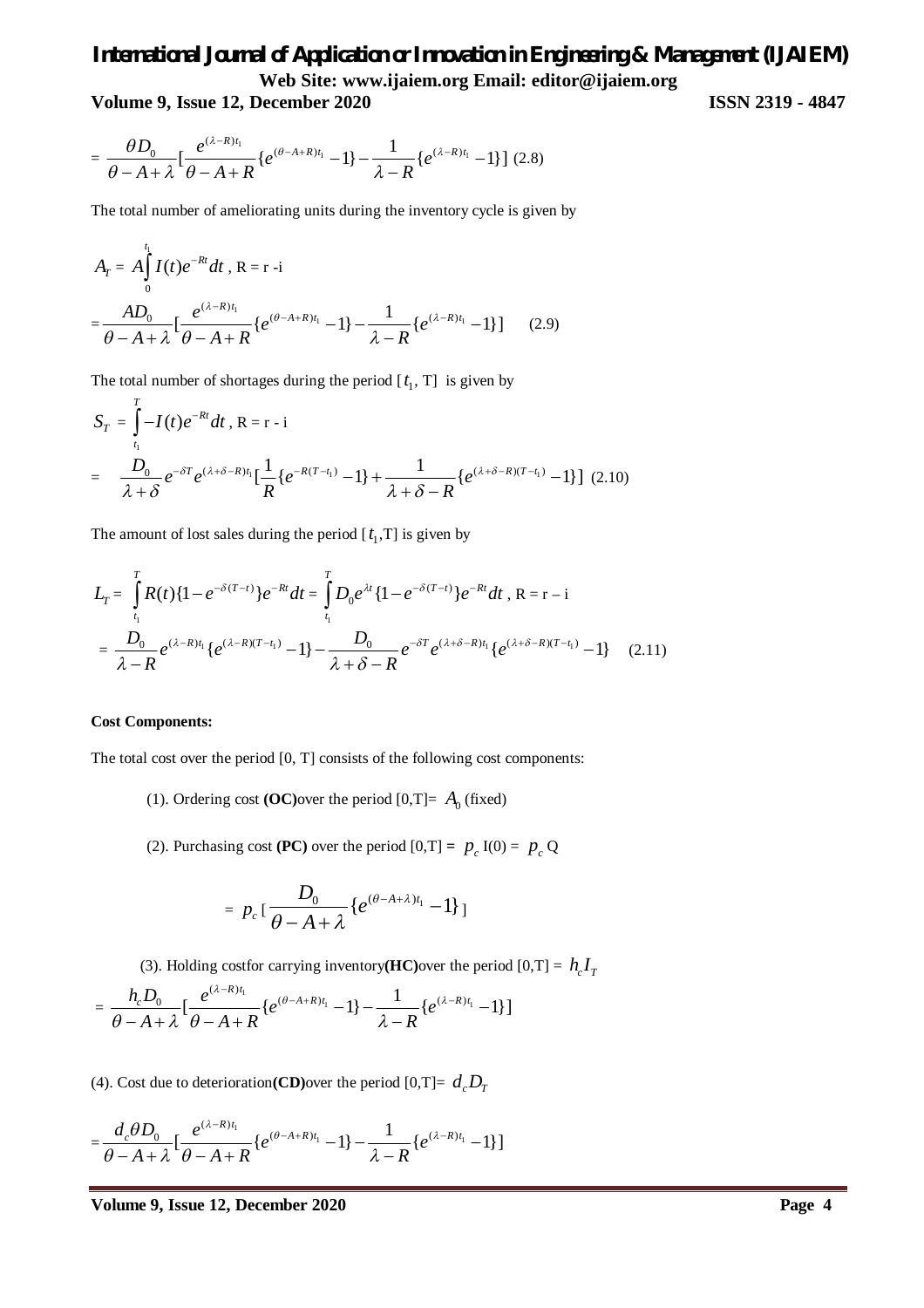# *International Journal of Application or Innovation in Engineering & Management (IJAIEM)* **Web Site: www.ijaiem.org Email: editor@ijaiem.org Volume 9, Issue 12, December 2020 ISSN 2319 - 4847**

(5). The amelioration cost (AMC) over the period [0,T]=  $a_c A_T$ 

$$
=\frac{a_{c}AD_{0}}{\theta-A+\lambda}\left[\frac{e^{(\lambda-R)t_{1}}}{\theta-A+R}\left\{e^{(\theta-A+R)t_{1}}-1\right\}-\frac{1}{\lambda-R}\left\{e^{(\lambda-R)t_{1}}-1\right\}\right]
$$

(6). Cost due to shortage **(CS)**over the period  $[0, T] = c_s S_T$ 

$$
= \frac{c_s D_0}{\lambda + \delta} e^{-\delta T} e^{(\lambda + \delta - R)t_1} \Big[ \frac{1}{R} \{ e^{-R(T-t_1)} - 1 \} + \frac{1}{\lambda + \delta - R} \{ e^{(\lambda + \delta - R)(T-t_1)} - 1 \} \Big]
$$

(7). Opportunity Cost due to lost sales **(OPC)**over the period  $[0, T] = o_c$   $L_T$ 

$$
=\frac{o_c D_0}{\lambda-R}e^{(\lambda-R)t_1}\lbrace e^{(\lambda-R)(T-t_1)}-1\rbrace-\frac{D_0}{\lambda+\delta-R}e^{-\delta T}e^{(\lambda+\delta-R)t_1}\lbrace e^{(\lambda+\delta-R)(T-t_1)}-1\rbrace
$$

The average total cost per unit time of the system during the cycle  $[0, T]$  will be

$$
TC(t_1) = \frac{1}{T} [\mathbf{OC} + \mathbf{PC} + \mathbf{HC} + \mathbf{CD} + \mathbf{AMC} + \mathbf{CS} + \mathbf{OPC}]
$$
  
\n
$$
= \frac{1}{T} [\mathbf{A}_0 + \frac{p_c D_0}{\theta - A + \lambda} \{e^{(\theta - A + \lambda)t_1} - 1\} + \frac{(h_c + d_c \theta + a_c A)D_0}{\theta - A + \lambda} [\frac{e^{(\lambda - R)t_1}}{\theta - A + R}] - 1] - \frac{1}{\lambda - R} \{e^{(\lambda - R)t_1} - 1\}]
$$
  
\n+  $\frac{c_s D_0}{\lambda + \delta} e^{-\delta T} e^{(\lambda + \delta - R)t_1} [\frac{1}{R} \{e^{-R(T - t_1)} - 1\} + \frac{1}{\lambda + \delta - R} \{e^{(\lambda + \delta - R)(T - t_1)} - 1\}]$   
\n+  $\frac{o_c D_0}{\lambda - R} e^{(\lambda - R)t_1} \{e^{(\lambda - R)(T - t_1)} - 1\} - \frac{o_c D_0}{\lambda + \delta - R} e^{-\delta T} e^{(\lambda + \delta - R)t_1} \{e^{(\lambda + \delta - R)(T - t_1)} - 1\} ](2.12)$ 

For minimum, the necessary condition is  $\frac{u_1 \partial u_1}{\partial u_2}$ 1  $\frac{dTC(t_1)}{dt} = 0$ *dt*  $=$ 

This gives

$$
p_c e^{(\theta - A + \lambda)t_1} + \frac{(h_c + d_c \theta + a_c A)}{\theta - A + R} \{e^{(\theta - A + \lambda)t_1} - e^{(\lambda - R)t_1}\} + \frac{c_s e^{-\delta T}}{R} e^{(\lambda + \delta - R)t_1} \{e^{-R(T - t_1)} - 1\} + o_c e^{(\lambda - R)t_1} \{e^{-\delta (T - t_1)} - 1\} = 0
$$
\n(2.13)

For minimum the sufficient condition 2 1 2 1  $d^2TC(t_1)$  $\frac{1}{\text{dt}_{1}^{2}}$  >0 would be satisfied.

Let  $t_1 = t_1^*$  be the optimum value of  $t_1$ .

The optimal values  $Q^*$  of Q and  $TC^*$  of TC are obtained by putting the value  $t_1 = t_1^*$  from the expressions (2.6) and  $(2.12).$ 

### **3. Some Special Cases:**

(a). Absence of deterioration :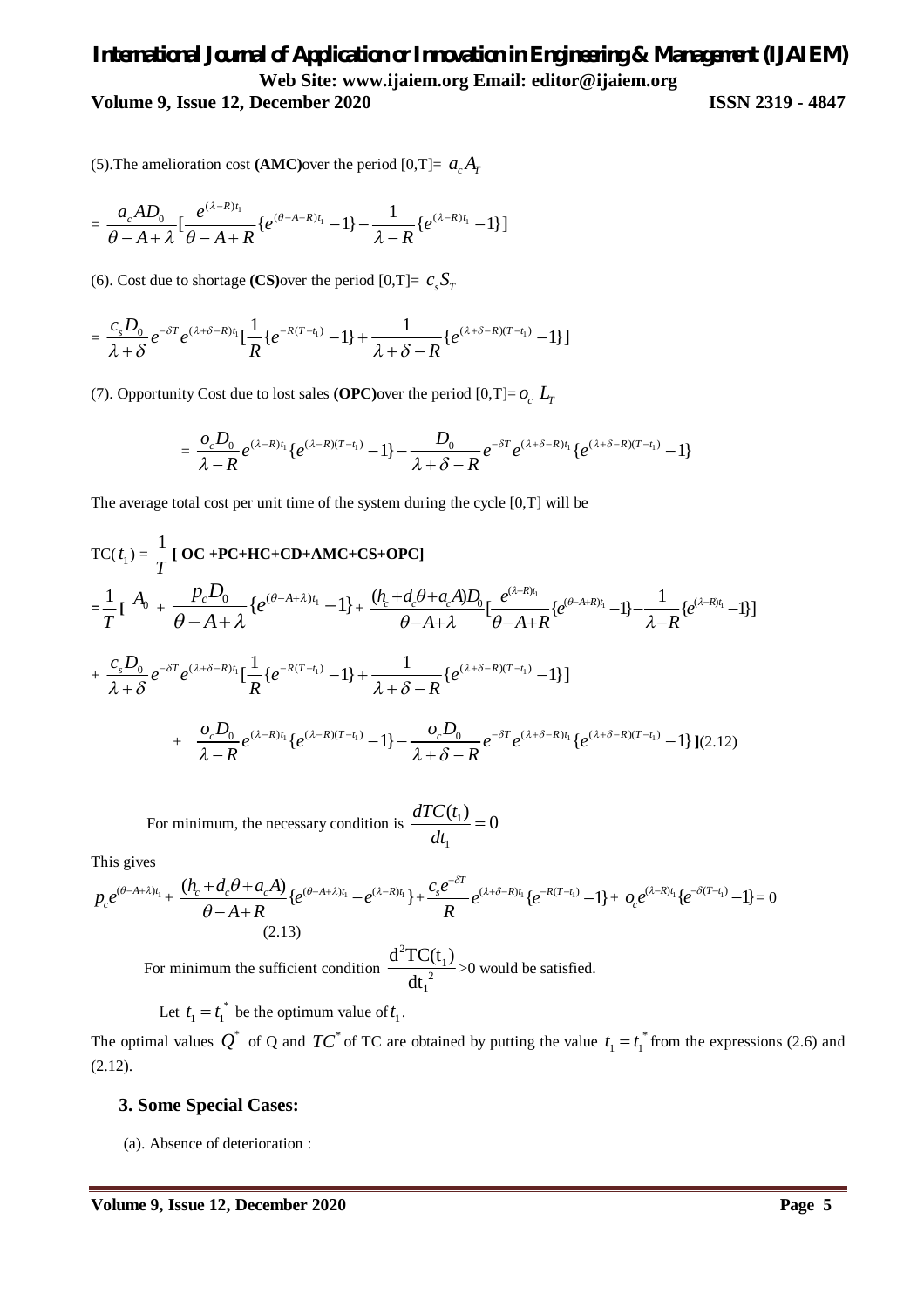# *International Journal of Application or Innovation in Engineering & Management (IJAIEM)* **Web Site: www.ijaiem.org Email: editor@ijaiem.org Volume 9, Issue 12, December 2020 ISSN 2319 - 4847**

If the deterioration of items is switched off i.e.  $\theta = 0$ , then the expressions (2.6) and (2.12) of on-hand inventory(Q) and average total cost per unit time  $(TC(t_1))$  during the period [0,T] become

$$
Q = \frac{D_0}{\lambda - A} \{ e^{(\lambda - A)t_1} - 1 \}
$$
 (3.1)

And TC(
$$
t_1
$$
) =  $=\frac{1}{T} \left[ A_0 + \frac{p_c D_0}{\lambda - A} \{ e^{(\lambda - A)t_1} - 1 \} + \frac{(h_c + a_c A)D_0}{\lambda - A} \left[ \frac{e^{(\lambda - R)t_1}}{R - A} \{ e^{(R - A)t_1} - 1 \} - \frac{1}{\lambda - R} \{ e^{(\lambda - R)t_1} - 1 \} \right]$ 

$$
+\frac{c_s D_0}{\lambda+\delta}e^{-\delta T}e^{(\lambda+\delta-R)t_1}[\frac{1}{R}\left\{e^{-R(T-t_1)}-1\right\}+\frac{1}{\lambda+\delta-R}\left\{e^{(\lambda+\delta-R)(T-t_1)}-1\right\}]
$$

+ 
$$
\frac{O_c D_0}{\lambda - R} e^{(\lambda - R)t_1} \{e^{(\lambda - R)(T - t_1)} - 1\} - \frac{O_c D_0}{\lambda + \delta - R} e^{-\delta T} e^{(\lambda + \delta - R)t_1} \{e^{(\lambda + \delta - R)(T - t_1)} - 1\} (3.2)
$$

The equation (2.13) becomes

$$
P_{c}e^{(\lambda-A)t_{1}} + \frac{(h_{c} + a_{c}A)}{R-A}\left\{e^{(\lambda-A)t_{1}} - e^{(\lambda-R)t_{1}}\right\} + \frac{c_{s}e^{-\delta T}}{R}e^{(\lambda+\delta-R)t_{1}}\left\{e^{-R(T-t_{1})} - 1\right\} + \frac{O_{c}e^{(\lambda-R)t_{1}}\left\{e^{-\delta(T-t_{1})} - 1\right\}}{R} = 0 \tag{3.3}
$$

This gives the optimum value of  $t_1$ .

#### (b). Absence of amelioration:

If the amelioration of items is switched off i.e.  $A = 0$ , then the expressions (2.6) and (2.12) of on-hand inventory(Q) and average total cost per unit time  $(TC(t<sub>1</sub>))$  during the period [0,T] become

$$
Q = \frac{D_0}{\theta + \lambda} \{ e^{(\theta + \lambda)t_1} - 1 \} \qquad (3.4)
$$
  
\nAnd TC  $(t_1) = \frac{1}{T} \left[ A_0 + \frac{p_c D_0}{\theta + \lambda} \{ e^{(\theta + \lambda)t_1} - 1 \} + \frac{(h_c + d_c \theta) D_0}{\theta + \lambda} \left[ e^{(\lambda - R)t_1} - 1 \right] - \frac{1}{\lambda - R} \{ e^{(\lambda - R)t_1} - 1 \} \right]$   
\n $+ \frac{c_s D_0}{\lambda + \delta} e^{-\delta T} e^{(\lambda + \delta - R)t_1} \left[ \frac{1}{R} \{ e^{-R(T - t_1)} - 1 \} + \frac{1}{\lambda + \delta - R} \{ e^{(\lambda + \delta - R)(T - t_1)} - 1 \} \right]$   
\n $+ \frac{\partial_c D_0}{\lambda - R} e^{(\lambda - R)t_1} \{ e^{(\lambda - R)(T - t_1)} - 1 \} - \frac{\partial_c D_0}{\lambda + \delta - R} e^{-\delta T} e^{(\lambda + \delta - R)t_1} \{ e^{(\lambda + \delta - R)(T - t_1)} - 1 \} \} (3.5)$   
\nThe equation (2.13) becomes

$$
P_{c}e^{(\theta+\lambda)t_{1}} + \frac{(h_{c}+d_{c}\theta)}{\theta+R}\{e^{(\theta+\lambda)t_{1}}-e^{(\lambda-R)t_{1}}\} + \frac{c_{s}e^{-\delta T}}{R}e^{(\lambda+\delta-R)t_{1}}\{e^{-R(T-t_{1})}-1\} + o_{c}e^{(\lambda-R)t_{1}}\{e^{-\delta(T-t_{1})}-1\} = 0 \quad (3.6)
$$

This gives the optimum value of  $t_1$ .

(c). Constant demand rate:

If the demand rate is constant in nature i.e.  $\lambda = 0$ , then the expressions (2.6) and (2.12) of on-hand inventory(Q) and average total cost per unit time  $(TC(t_1))$  during the period [0,T] become

$$
Q = \frac{D_0}{\theta - A} \{ e^{(\theta - A)t_1} - 1 \}
$$
 (3.7)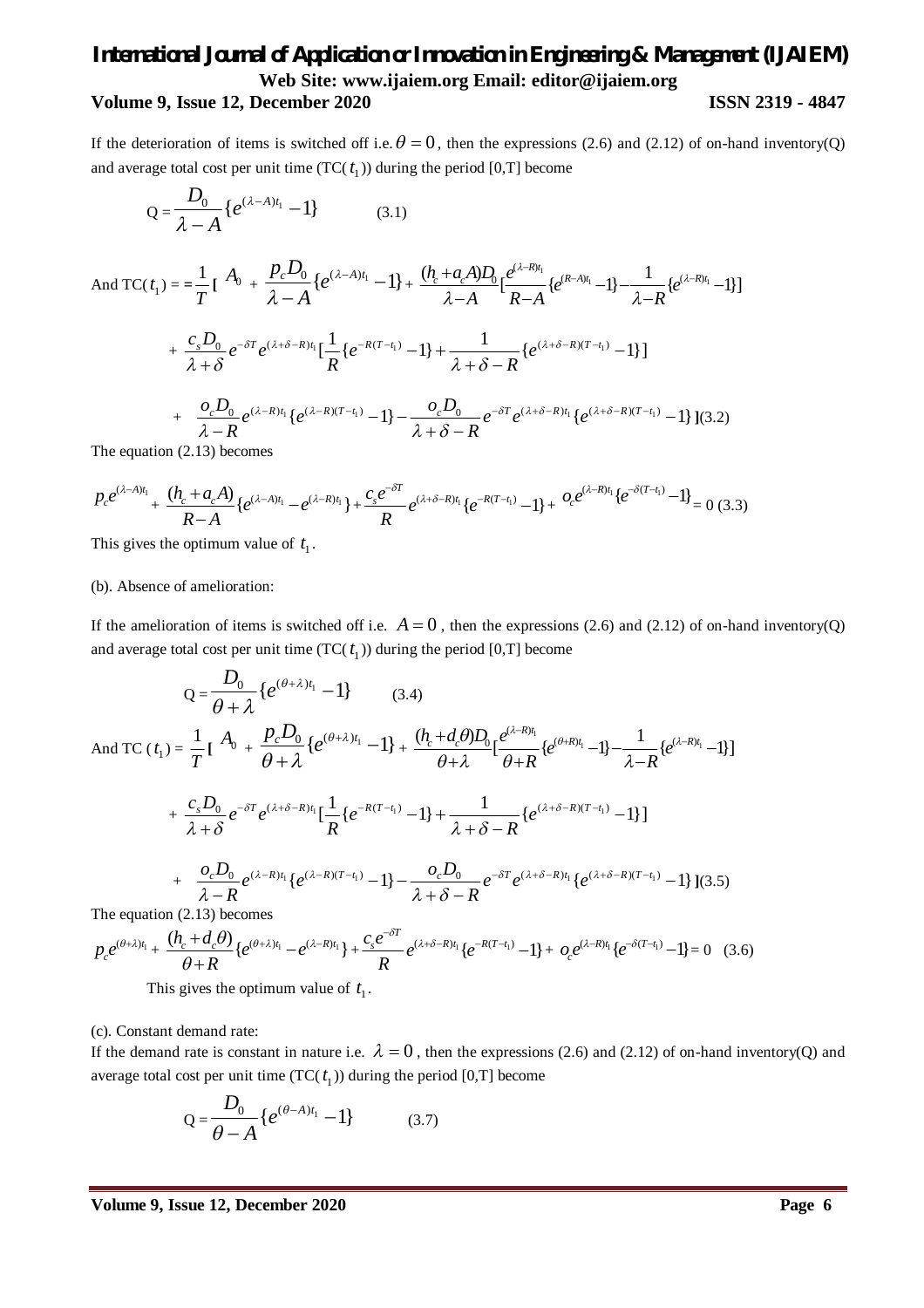**Volume 9, Issue 12, December 2020 ISSN 2319 - 4847**

And TC 
$$
(t_1) = \frac{1}{T} \left[ A_0 + \frac{p_c D_0}{\theta - A} \{ e^{(\theta - A)t_1} - 1 \} + \frac{(h_c + d_c \theta + a_c A)D_0}{\theta - A} \left[ \frac{e^{-R_1}}{\theta - A + R} \{ e^{(\theta - A + R)t_1} - 1 \} + \frac{1}{R} \{ e^{-R_1} - 1 \} \right] \right]
$$
  
+  $\frac{c_s D_0}{\delta} e^{-\delta T} e^{(\delta - R)t_1} \left[ \frac{1}{R} \{ e^{-R(T-t_1)} - 1 \} + \frac{1}{\delta - R} \{ e^{(\delta - R)(T-t_1)} - 1 \} \right]$   
-  $\frac{o_c D_0}{R} e^{-Rt_1} \{ e^{-R(T-t_1)} - 1 \} - \frac{o_c D_0}{\delta - R} e^{-\delta T} e^{(\delta - R)t_1} \{ e^{(\delta - R)(T-t_1)} - 1 \} \} (3.8)$ 

The equation (2.13) becomes

$$
p_{c}e^{(\theta-A)t_{1}} + \frac{(h_{c}+d_{c}\theta+a_{c}A)}{\theta-A+R}\{e^{(\theta-A)t_{1}}-e^{-Rt_{1}}\} + \frac{c_{s}e^{-\delta T}}{R}e^{(\delta-R)t_{1}}\{e^{-R(T-t_{1})}-1\} + o_{c}e^{-Rt_{1}}\{e^{-\delta(T-t_{1})}-1\} = 0
$$
(3.9)

This gives the optimum value of  $t_1$ .

#### (d). Absence of inflationary effect:

If the influence of inflation is ignored i.e.  $R = 0$ , then the expressions (2.6) and (2.12) of on-hand inventory(Q) and average total cost per unit time  $(TC(t_1))$  during the period [0,T] become

$$
Q = \frac{D_0}{\theta - A + \lambda} \{ e^{(\theta - A + \lambda)t_1} - 1 \}
$$
(3.9)  
\nAnd TC  $(t_1) = \frac{1}{T} \left[ A_0 + \frac{p_c D_0}{\theta - A + \lambda} \{ e^{(\theta - A + \lambda)t_1} - 1 \} + \frac{(h_c + d_c \theta + a_c A)D_0}{\theta - A + \lambda} \left[ \frac{e^{(\theta - A)t_1}}{\theta - A} - \frac{c_s D_0}{\lambda + \delta} e^{-\delta T} e^{(\lambda + \delta)t_1} \left[ T - t_1 - \frac{1}{\lambda + \delta} \{ e^{(\lambda + \delta)(T - t_1)} - 1 \} \right] \right]$   
\n $+ \frac{\partial_c D_0}{\lambda} e^{\lambda t_1} \{ e^{\lambda (T - t_1)} - 1 \} - \frac{\partial_c D_0}{\lambda + \delta} e^{-\delta T} e^{(\lambda + \delta)t_1} \{ e^{(\lambda + \delta)(T - t_1)} - 1 \} ]$ (3.10)

The equation (2.13) becomes

$$
p_c e^{(\theta - A + \lambda)t_1} + \frac{(h_c + d_c \theta + a_c A)}{\theta - A} \{e^{(\theta - A + \lambda)t_1} - e^{\lambda t_1}\} - c_s e^{-\delta T} e^{(\lambda + \delta)t_1} (T - t_1) + o_c e^{\lambda t_1} \{e^{-\delta (T - t_1)} - 1\} = 0 \tag{22}
$$

This gives the optimum value of  $t_1$ .

#### **4. Numerical Example:**

To illustrate the developed inventory model, let the values of parameters be as follows:

 $D_0 = 50; \lambda = 0.1; \theta = 0.02; A = 0.01; \delta = 10; A_0 = $\,500$  per order;  $p_c = $\,$ 5 per unit,  $h_c = $4$  per unit;  $d_c = $9$  per unit;  $a_c = $6$  per unit;  $c_s = $10$  per unit;  $o_c = $12$  per unit;  $i = 0.08$ ;  $r = 2$ ;  $T = 1$  year

Solving the equation (2.13) with the help of computer using the above values of parameters, we find the following optimum outputs

\*  $t_1^* = 0.35$ year;  $Q^* = 17.92$  units and  $TC^* = \text{Rs}.710.04$ 

It is checked that this solution satisfies the sufficient condition for optimality.

On the basis of the above parameters, the following solutions are also made.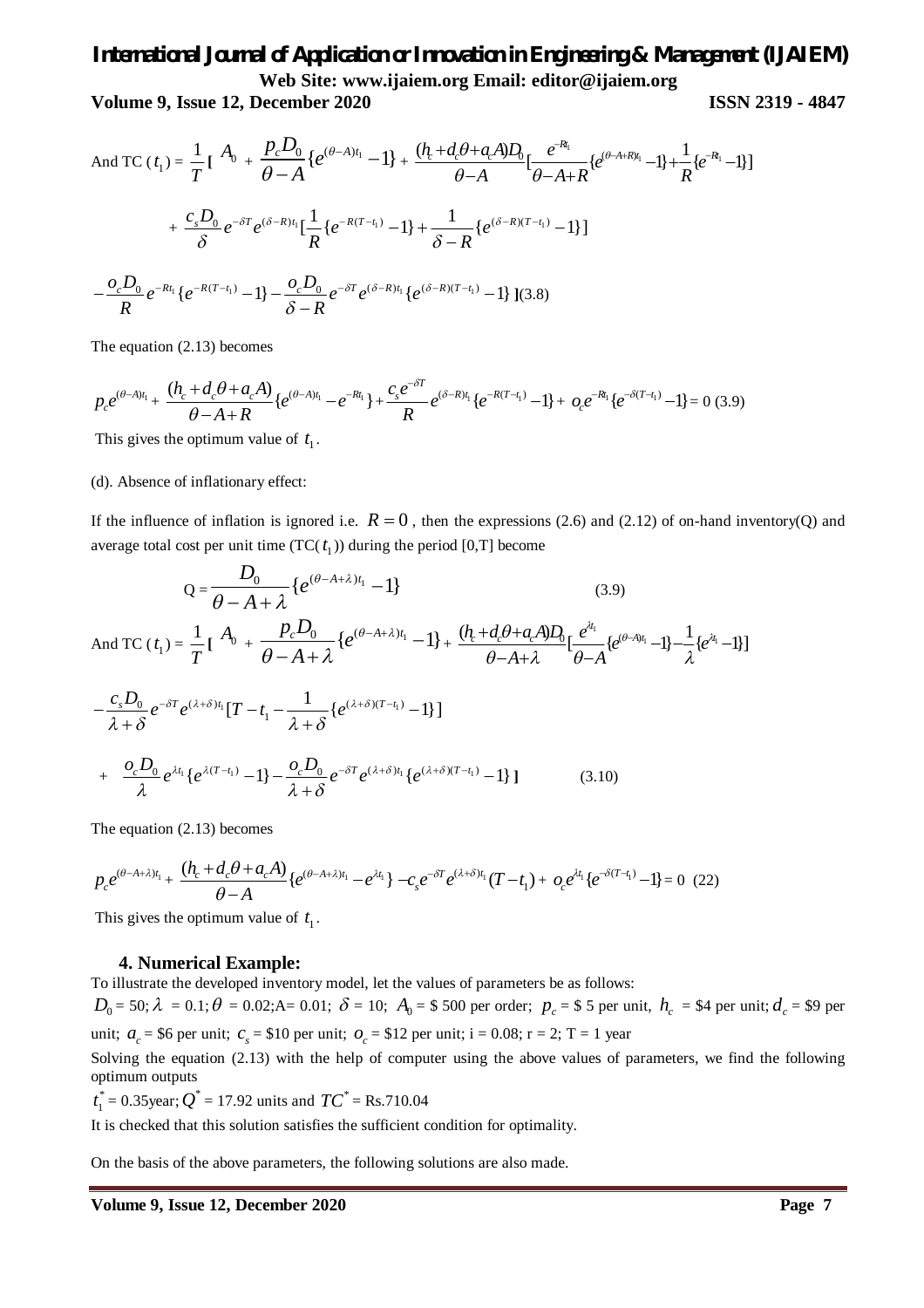**Volume 9, Issue 12, December 2020 ISSN 2319 - 4847**

| <b>Special cases</b>           | (units) | $TC^*(\$)$ |
|--------------------------------|---------|------------|
| Absence of deterioration       | 17.86   | 709.24     |
| Absence of amelioration        | 17.95   | 710.06     |
| Absence of inflationary effect | 46.14   | 848.66     |
| The constant demand rate       | 7.61    | 702.00     |

### **Comparative study of the optimal solutions towards different special cases in the inventory model:**

The comparative study is also furnished graphically to illustrate the special cases of the inventory model by varying nature of inventory models.



Fig. 1:**Inventory items vs Optimal On-hand Inventory** 



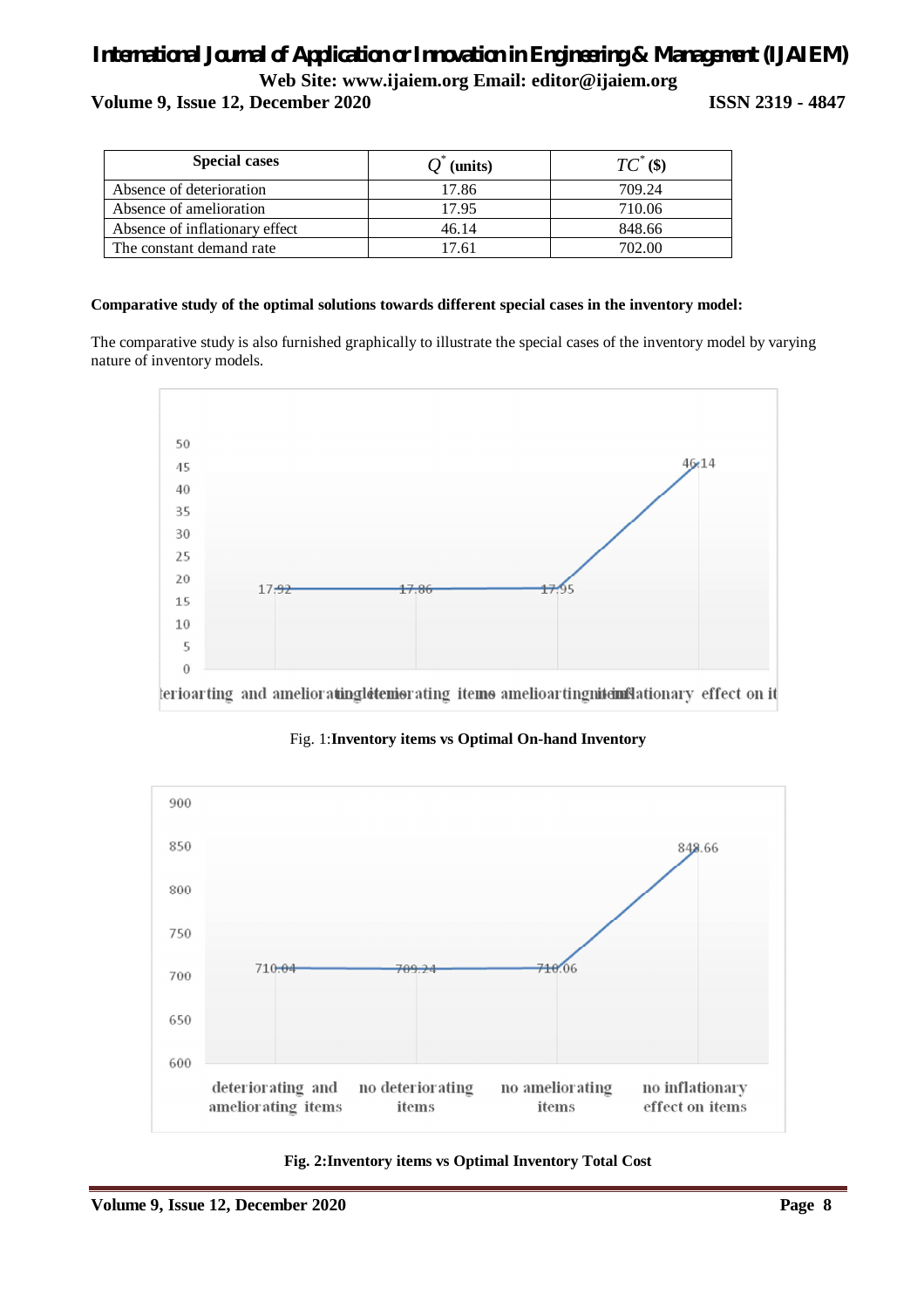**Volume 9, Issue 12, December 2020 ISSN 2319 - 4847**

#### **Concluding Remarks:**

In this model, an inventory management policy has been framed in presence of both ameliorating and deteriorating items with exponentially increasing demand under the influence of inflation and time-value of money over a fixed planning horizon. Shortages are allowed which are partially backlogged. The model is developed analytically as well as computationally with graphical representation.

Efforts are given on comparative study graphically between optimal inventory total cost and optimal on-hand inventory considering deteriorating and ameliorating, no deteriorating, no ameliorating and no inflationary effects on inventory items. Analyzing Fig. 1 and Fig. 2, it is observed that optimality of inventory total cost and on-hand inventory level are changing very less sensitively for all kinds of inventory goods except model where influence of inflation is ignored. Moreover it is also observed that the optimal inventory total cost is significantly very high for the inventory model where the effect of inflation is switched off. So inflation plays an important role for estimation of the optimality of inventory cost.

#### **References:**

- [1].H.S Hwang,"A study of an inventory model for items with Weibull ameliorating", Computers and Industrial Engineering, 33,1997, pp.701-704.
- [2]. H.S.Hwang, "A stochastic set-covering location model for both ameliorating anddeteriorating items", Computers and Industrial Engineering, 46, 2004, pp.313-319..
- [3]. M. Mallick, S. Mishra, U. K. Mishra and S.K Paikray, " Optimal inventory control for ameliorating, deteriorating items under time varying demand condition", Journal of Social Science Research, 3[1), 2018, pp.166-173.
- [4].I. Moon, B.C. Giriand Ko B, "Economic order quantitymodelsfor ameliorating/deteriorating items under inflation and timediscounting", European Journal ofOperational Research, vol. 162,no. 3, 2005, pp. 773–785.
- [5]. S.-T. Law and H.M. Wee, "An integrated production-inventory model for ameliorating and deteriorating items taking account of time discounting", Mathematical and Computer Modelling, vol. 43, no. 5-6, 2006, pp. 673–685.
- [6]. Ji L.-Q. "The influences of inflation and time-value of money on an EOQ model for both ameliorating and deteriorating items with partial backlogging", in Proceedings of the 2008 International Conference onWireless Communications, Networking andMobile Computing,WiCOM 2008, Dalian, China.
- [7]. M. Valliathal and R Uthayakumar. "The production-inventoryproblem for ameliorating/deteriorating items with non-linearshortage cost under inflation and time discounting", AppliedMathematical Sciences, vol. 4, no. 5-8, 2010, pp. 289–304.
- [8]. J. Chen, "An inventorymodel for ameliorating and deterioratingfresh agricultural items with ripeness and price dependentdemand", in Proceedings of the 2011 International Conferenceon Information Technology, Computer Engineering andManagementSciences, ICM 2011, Jiangsu, China, pp. 228–231.
- [9].S. Nodoust, A. Mirzazadeh and G. Weber, "An evidential reasoningapproach for production modeling with deterioratingand ameliorating items", Operational Research, 2017.
- [10]. E. Ritchie, "The EOQ for linear increasing demand- A simple optimal solution", J. Oper. Res. Soc., 35, 1984, pp.949-952.
- [11].W.A. Donaldson, "Inventory replenishment policy for a linear trend in demand-an analytical solution", Operational Research Quarterly, 28,1977, pp. 663-670.
- [12]. E. A Silver. and H. C. Meal, "A Heuristic for selecting lot size Quantities for the case of a Deterministic timevarying rate and discrete opportunities for replenishment", Production and Inventory Management 14, 1973, pp.64-74.
- [13]. V. Aggarwal and H. Bahari-Kashani, "Synchronized Production Policies for Deteriorating Items in a Declining Market", IIE Transaction 23, [1991), pp.185-197
- [14]. H.M. Wee, "A deterministic lot-size inventory model for deteriorating items with shortages and declining market", Comp. Oper. Res., 22, 1995, pp.345-356.
- [15]. C. Y. Dye, L. Y Ouyang, &T. P Hsieh, "Deterministic inventory model for deteriorating items with capacity constraint and time-proportional backlogging rate",European Journal of Operational Research, 178[3), 2007, 789– 807.
- [16]. N. H Shah, &K. T Shukla, "Deteriorating inventory model for waiting time partial backlogging", Applied Mathematical Sciences, 3[9), 2009, 421-428.
- [17].L. Zhao, " An inventory model under trapezoidal type demand, Weibull-distributed deterioration and partial backlogging", J. Appl. Math, 10, 2014, pp. 1-10.